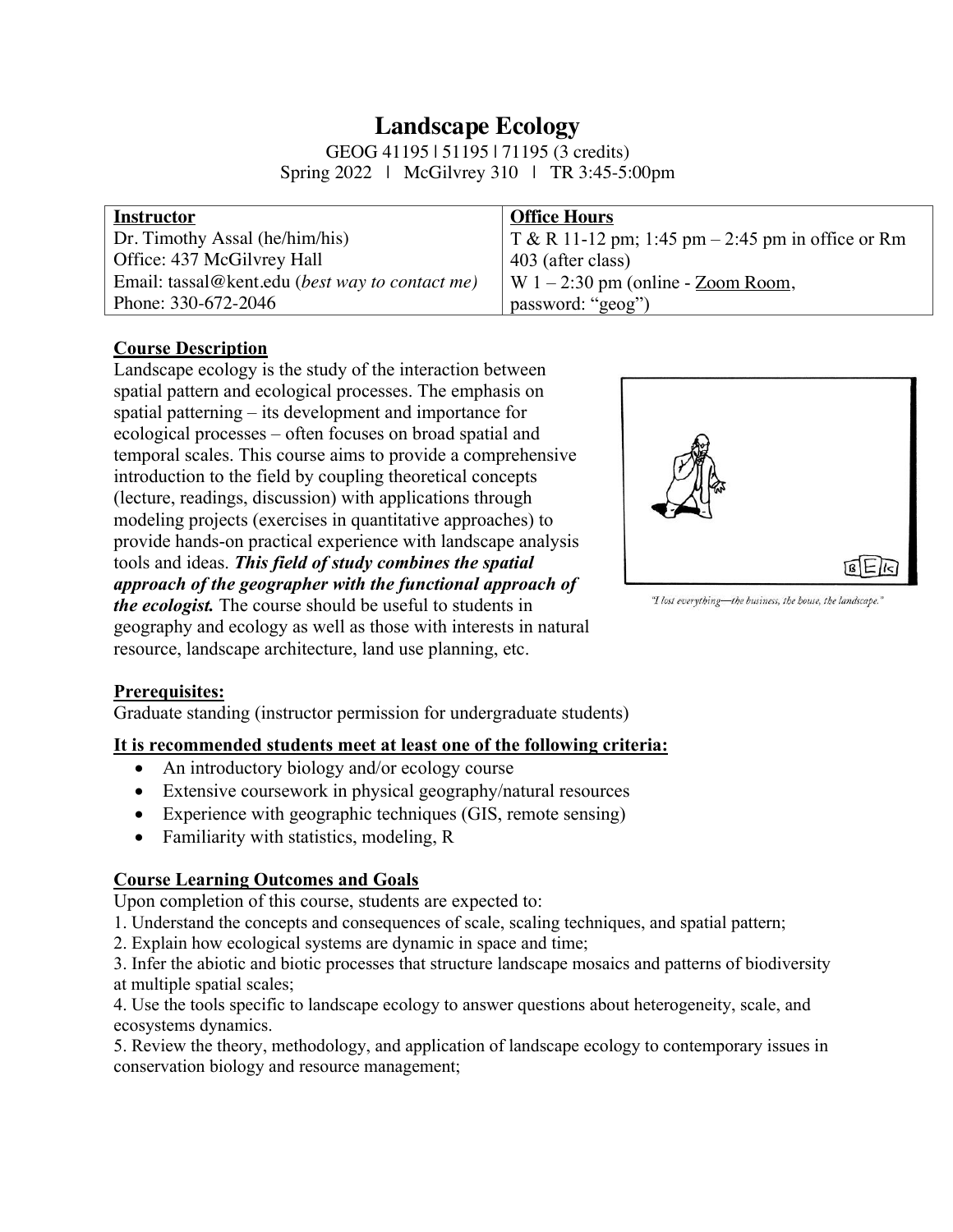# **Course Materials**

# **Required Textbooks:**

- Turner, M.G., and R.H. Gardner. 2015. *Landscape Ecology in Theory and Practice*, 2nd edition. Springer, New York. 482 pp. ISBN 978-1493927937
- Gergel, S.E., and M.G. Turner (eds.). 2017. *Learning Landscape Ecology: A practical guide to concepts and techniques*, 2nd edition. Springer, New York. 482 pp. 978- 1493963720
- Both textbooks are available for download as eBooks at the KSU library.
- All required readings in the form of journal articles will be provided.

# **Software:**

- **Students are not required to purchase any software.** All software is available in the McGilvrey computer labs. However, all software is open source (free!) and can be downloaded on a personal computer (note: this will require some minimal space on your personal computer to be useable). We will move to a computer lab during lab exercises unless all students have laptops and would prefer to work on those.
- We will primarily use R and QGIS in this class. Students are not expected to have prior knowledge in either program.
- The R statistical program
- R Studio an Integrated Development Environment (IDE) for R
- *QGIS* a free an open-source cross-platform desktop geographic information system (GIS) application that supports viewing, editing and analysis of geospatial data, including numerous remote sensing techniques. This software parallels many of the types of analysis that is possible in *ArcGIS Desktop*; however, I believe it is more flexible and is it open source (download QGIS).

# **Hardware:**

• A flashdrive or external hard drive will be necessary if you work on lab assignments in a campus computer lab.

# **COVID-19 Information**

- This course is being offered as a traditional on-campus class and there is no plan to change the form of delivery at this time. Nevertheless, please see the university website for current COVID information and sign up for Flash Alerts to be notified if the university makes changes to course delivery at any point during the semester. Please let me know if you become ill during the semester and we will make arrangements where appropriate. I will do the same if I become ill. Please follow the Flashes Safety Principles, take care of yourself and each other. I am confident we will have a great semester.
- In the event I am unable to teach the class due to a COVID related reason, I will hold class over Zoom. I will send out more information if that is necessary.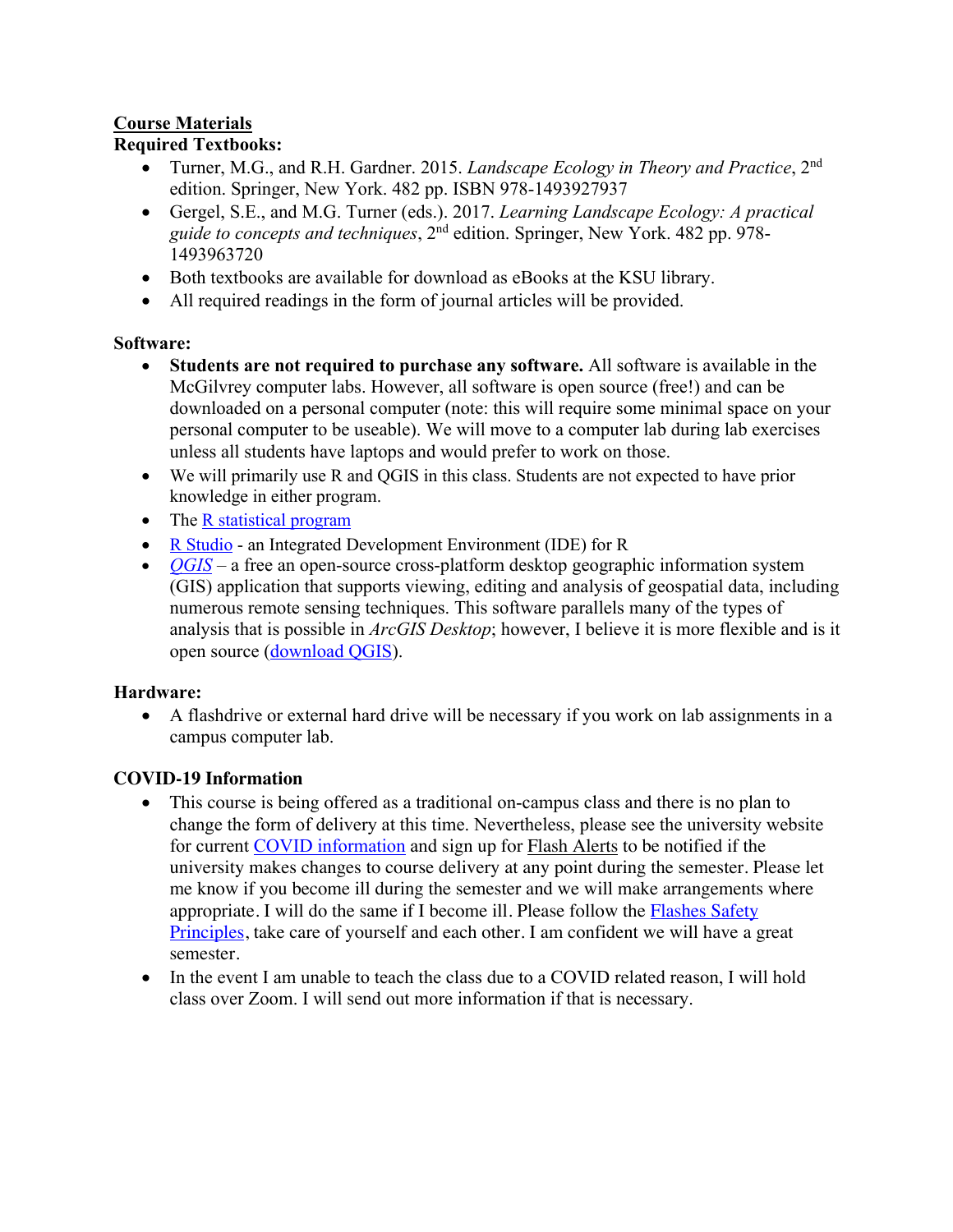# **Course Structure**

Classes will be conducted as lecture, discussion, and lab. The course instructor will deliver course materials and additional materials via Canvas.

**Labs:** The major purpose of these labs is to give you the skills and practice you need to learn the methods used in this field. There will be 6 labs in total (10 points/each). Although one class is set aside for each lab you are expected to complete each lab on your own time. Labs will typically be due one week later (unless otherwise noted), and must be submitted via Canvas. You can discuss the labs with classmates, but each student must turn in their own lab, with written responses in their own words. You are expected to write in complete sentences using proper grammar/spelling.

**Take-home midterm:** The midterm will contain short essays and problems covering the lecture material and readings. Students will have approx. one week to complete the exam and must work independently on the exam.

**Discussion/Participation:** Attendance and participation is expected, and absences are noted. Be present, be inquisitive, be conscientious. There may be occasional quizzes, in-class reflection assignments, etc. COVID-19 is a challenge to everyone and affects everyone in different ways. If you find yourself struggling this semester, please reach out. Communication with the instructor is key. All students are expected to participate in discussion and each student will be assigned as the discussion lead for a paper during the semester. Students will also present findings from their research papers to the class at the end of the semester. *The instructor will post information regarding discussion and discussion lead instructions early in the semester.* 

**Term Paper:** In lieu of a final exam, students must write a final paper that explicitly deals with landscape ecology and the concepts, ideas or themes discussed in the class and readings. You will be graded on the quality of your work, including the content and form (e.g., spelling, grammar, organization, etc.). The paper may take one of two forms: 1) a review or criticism of the published literature, or 2) a manuscript reporting the results of a research project. The instructor will provide more details early in the semester. It will involve a short proposal (due mid-semester), the final paper, and the a brief presentation on the results of the paper (during the final exam period).

**Field trip:** There will be an optional field trip to Cuyahoga Valley National Park that will allow us to view some of the processes and patterns discussed in class. More details to come.

| Сомгэс тээсээшсис |                 |                        |                            |  |  |  |
|-------------------|-----------------|------------------------|----------------------------|--|--|--|
| Category          | Points per item | <b>Total Points in</b> | <b>Percentage of class</b> |  |  |  |
|                   |                 | Category               | grade                      |  |  |  |
| Lab Assignments   |                 | 60                     | 34%                        |  |  |  |
| Take-home midterm |                 | 25                     | 14%                        |  |  |  |
| Discussion Lead   |                 | 10                     | 11%                        |  |  |  |
| Term Paper        |                 | 50                     | 29%                        |  |  |  |
| Participation     |                 | 20                     | 6%                         |  |  |  |
| <b>Total</b>      |                 | 175                    | 100%                       |  |  |  |

# **Course Assessment**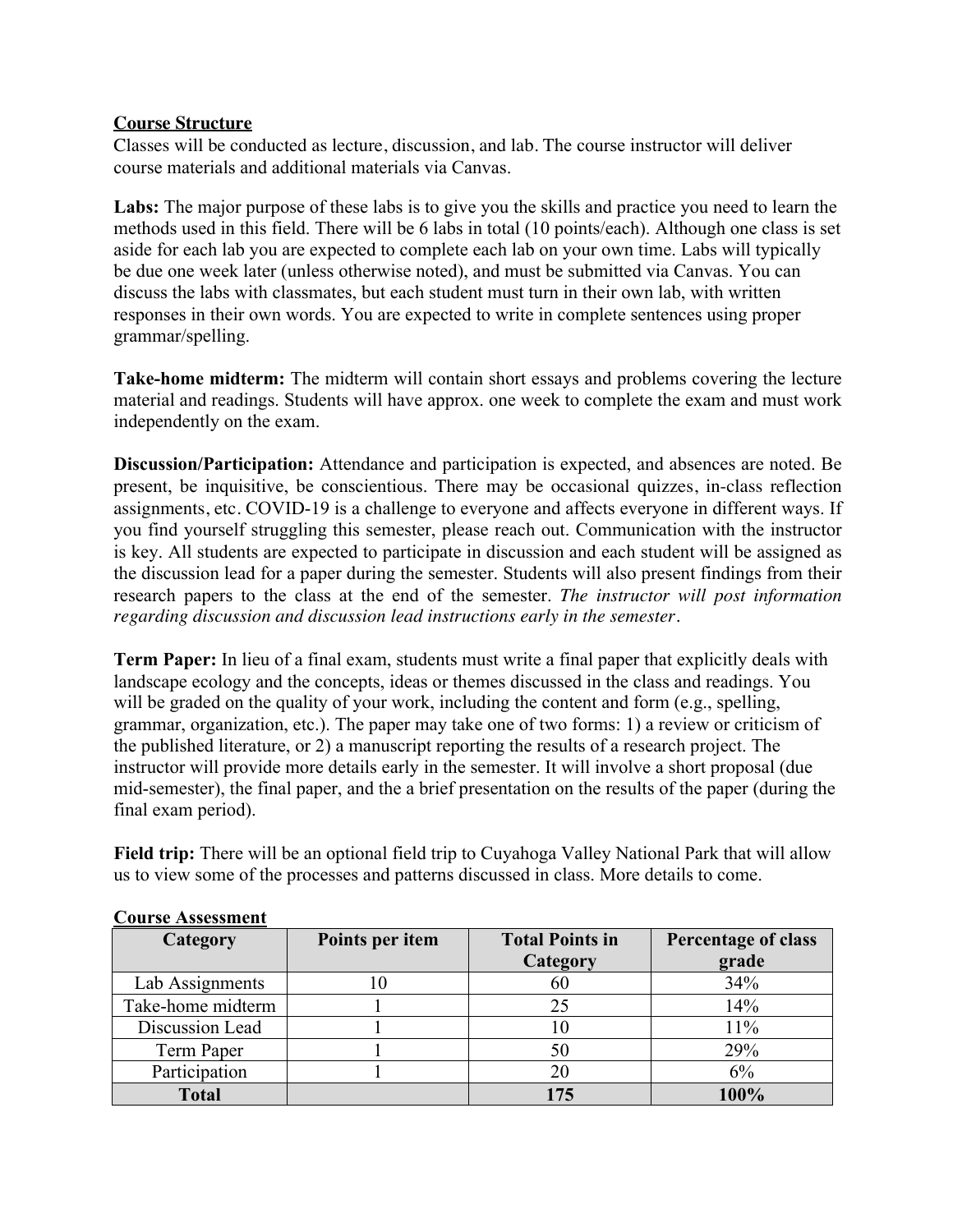#### **Final Grade Scale**

| $A\,92.5 - 100$   | $R+86.5-89.4$     | $C+76.5-79.4$     | $D+66.5-69.4$   |
|-------------------|-------------------|-------------------|-----------------|
| $A - 89.5 - 92.4$ | $B$ 82.5 - 86.4   | C 72.5 - 76.4     | $D$ 59.5 - 66.4 |
|                   | $B - 79.5 - 82.4$ | $C - 69.5 - 72.4$ | F < 59.4        |

**HOW TO SUCCEED IN THIS CLASS** *-* "*Tell me and I forget, teach me and I may remember, involve me and I learn."* B. Franklin

• *Do the readings* – so much of this class depends on the reading! Not only is it expected, but your life in this class will be much easier if you allow yourself enough time to devote to the readings. A**llow adequate time to read the discussion articles**. Some of them might be difficult, but it's important to put in time and push through them so you can contribute in discussion.

• *Participation and attendance* – participating in class discussions will increase your awareness of the material and issues; take notes of key points. Only "legitimate" reasons for an excuse are accepted – communicate with the instructor know if you will miss class.

• *Collegiality and professionalism* – Respect your instructors, peers and colleagues. Please silence phones/laptops and refrain from using except for class related purposes.

• *Always ask questions* – if there is something that you do not understand do not be afraid to ask questions, even if this means interrupting the class.

• *Late work* – points will be deducted for late submissions.

#### **University Policies**

#### **Important Dates**

The official registration deadline for this course is **January 24th**. University policy requires all students to be officially registered in each class they are attending. Students who are not officially registered for a course by published deadlines should not be attending classes and will not receive credit or a grade for the course. Each student must confirm enrollment by checking his/her class schedule (using Student Tools in FlashLine) prior to the deadline indicated. Registration errors must be corrected prior to the deadline. The course withdrawal deadline is **April 4th**.

#### **Academic Dishonesty**

University policy 3-01.8 deals with the problem of academic dishonesty, cheating, and plagiarism. None of these will be tolerated in this class. The sanctions provided in this policy will be used to deal with any violations. If you have any questions, please read the policy at http://www.kent.edu/policyreg/administrative-policy-regarding-student-cheating-andplagiarism

#### **Accommodations & Accessibility**

University policy 3-01.3 requires that students with disabilities be provided reasonable accommodations to ensure their equal access to course content. If you have a documented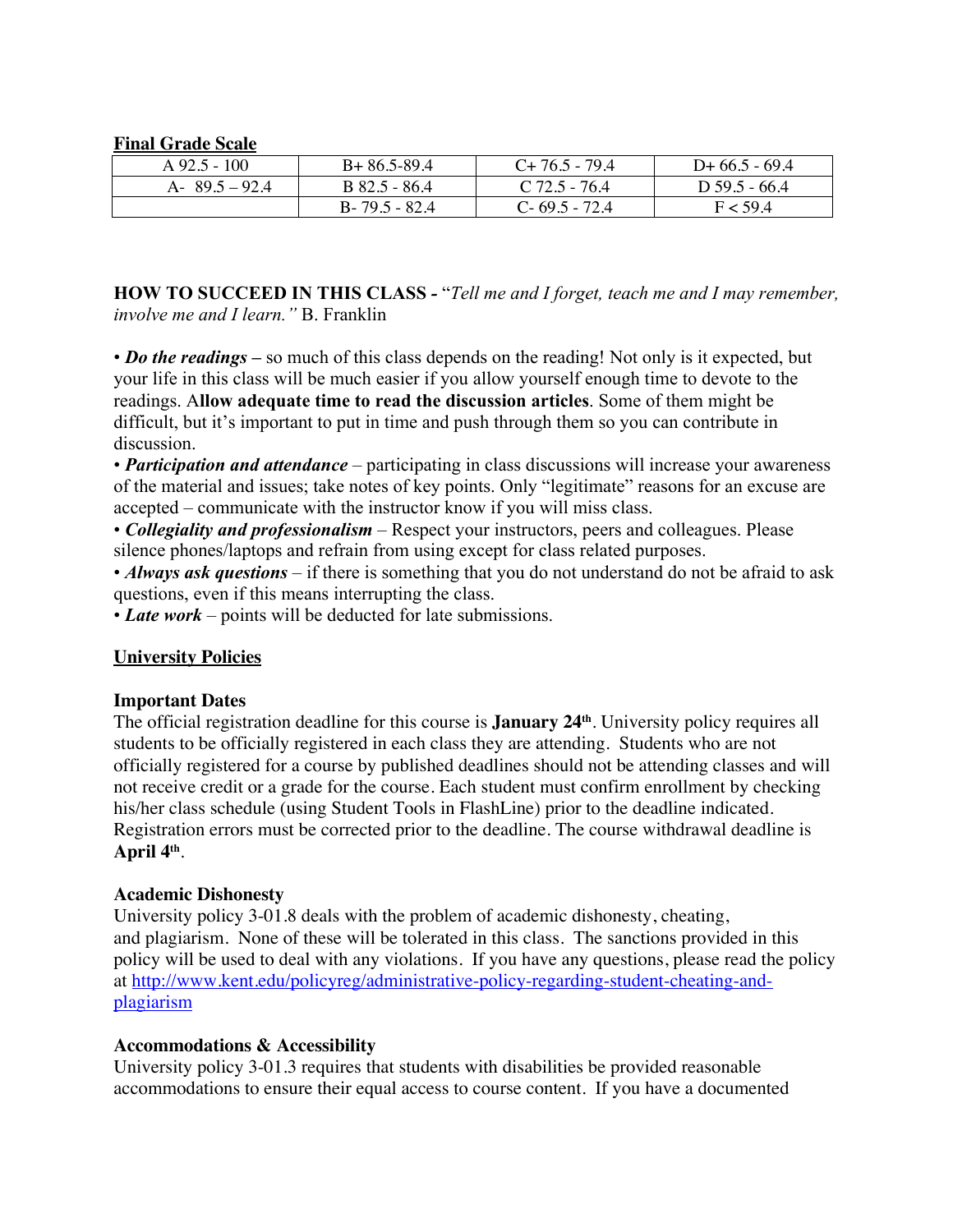disability and require accommodations, please contact the instructor at the beginning of the semester to make arrangements for necessary classroom adjustments. Please note, you must first verify your eligibility for these through Student Accessibility Services (contact 330-672-3391 or visit www.kent.edu/sas for more information on registration procedures).

### **Survey of Instructor**

The Student Survey of Instruction (SSI) is now online. We will dedicate a portion of a class period later in the semester for students to complete this survey.

# **Course Policies**

# **Respect for Diversity, Equity, and Inclusion**

In this class, we are seriously committed to supporting diversity and inclusion among all classroom community members (our university is too!). We treat one another fairly and honor each other's experiences, beliefs, perspectives, abilities, and backgrounds, regardless of race, religion, language, immigration status, sexual orientation, gender identification, ability status, socio-economic status, national identity, or any other identity markers. It is my intent that students from all diverse backgrounds and perspectives be well served by this course, that students' learning needs be addressed both in and out of class, and that the diversity that students bring to this class be viewed as a resource, strength, and benefit. Your suggestions are encouraged and appreciated. Please let me know ways to improve the effectiveness of the course for you personally or for other students or student groups. In addition, if any of our class meetings conflict with your religious events, please let me know so that we can make arrangements for you.

# **Land Acknowledgment**

We acknowledge that the territory on which Kent State University stands is that of The Kaskaskia and The Erie People. This statement is one small step in acknowledging the history that brought us to reside on the land, and to help us seek understanding of our place within that history. For more information, please visit the Native American Indian Center of Central Ohio.

# **Mental Health**

College life can be incredibly stressful, and you may experience a range of issues that can cause barriers to learning and your well-being. Learn more about university sponsored resources to help.

# **Course Schedule** (next page)